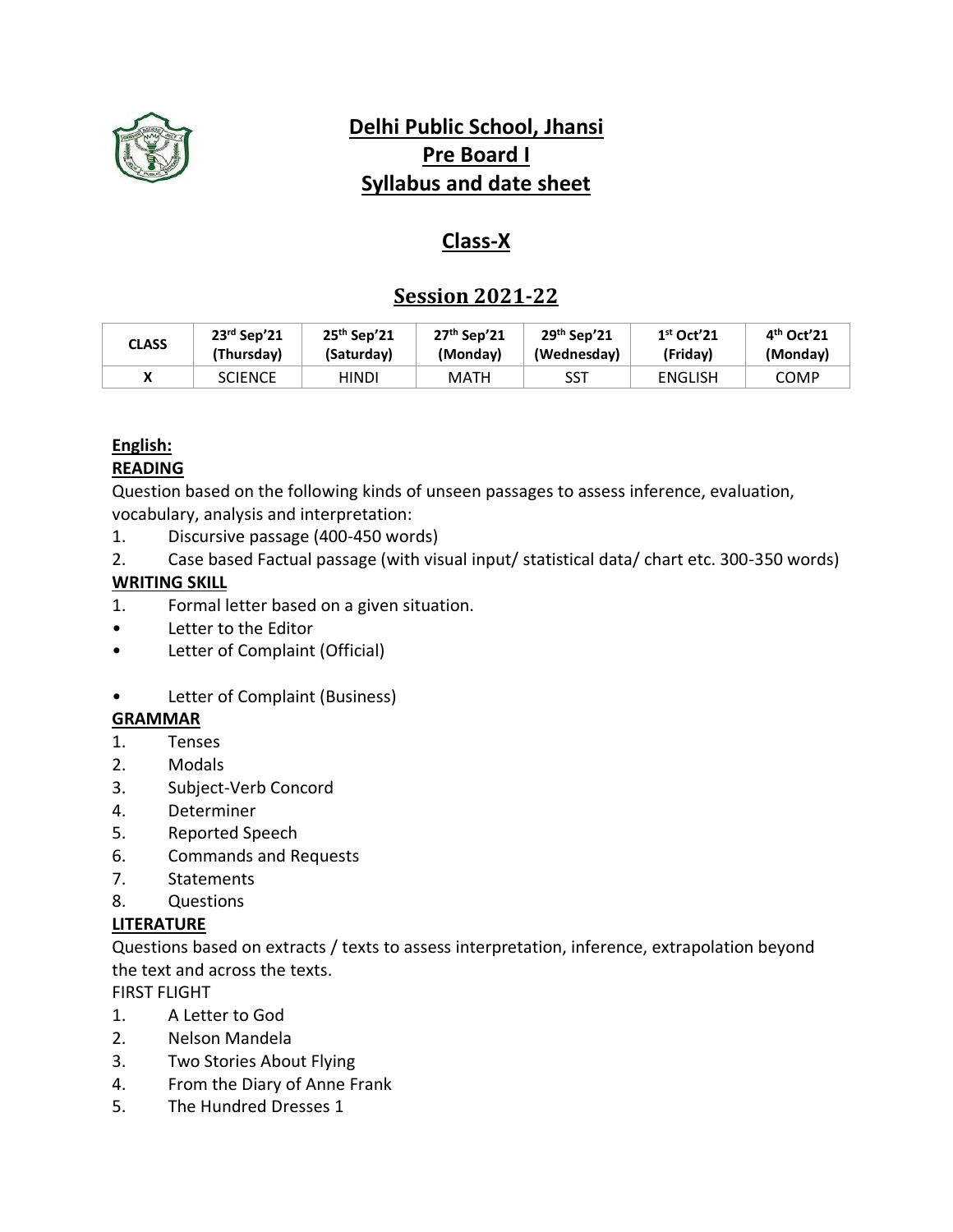#### 6. The Hundred Dresses 2 POEMS

- 1. Dust of Snow
- 2. Fire and Ice
- 3. A Tiger in the Zoo
- 4. The Ball Poem

### FOOTPRINTS WITHOUT FEET

- 1. A Triumph of Surgery
- 2. The Thief's Story
- 3. Footprints Without Feet

# **ह िंदी:**

### **क्षितिज काव्य-**

पाठ -1 सूर केपद

पाठ- 2- राम लक्ष्मण परशुराम संवाद

### **क्षितिज (गद्य )**

पाठ -10 नेता जी का चश्मा

पाठ -11 बाल गोबबन भगत

### **व्याकरण-**

वाक्य भेद

वाच्य

पद परिचय

रस

# **अपहिि गद्यािंश अपहिि काव्यािंश**

### **Maths:**

Chapter 1 Real Numbers Chapter 2 Polynomials Chapter 3 Pair of Linear Equations in Two Variables Chapter 6 Triangles Chapter 8 Introduction to Trigonometry Chapter 15 Probability

### **Science:**

**Physics** Chapter-10 Light: Reflection and Refraction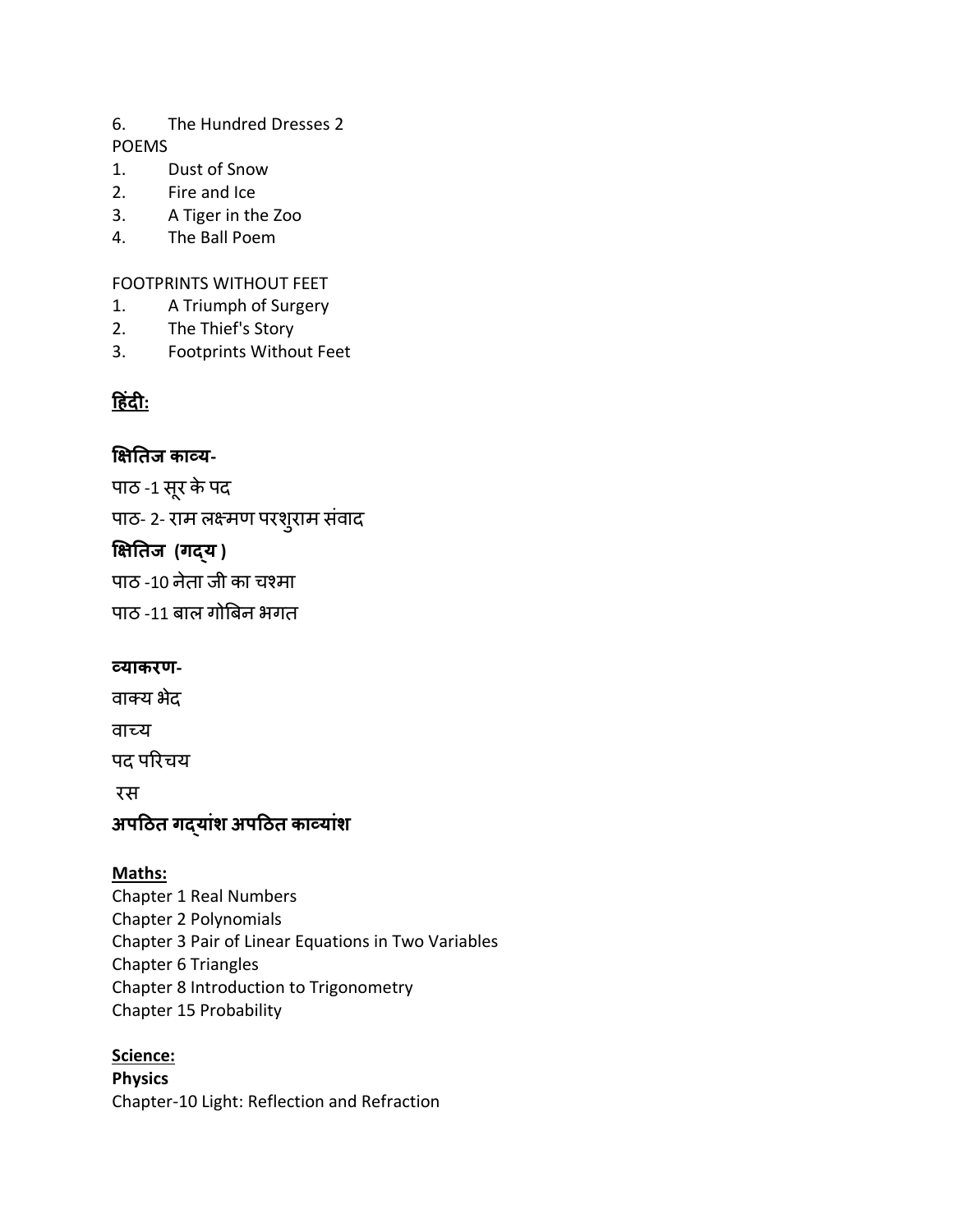Chapter-11 Human eye and colourful world

#### **Chemistry**

Chapter 1: Chemical reactions and Equations Chapter 2: Acids, Bases and Salts Chapter 3: Metals and Non metals

#### **Biology**

Chapter: Life Processes

#### **Sst: History**  Chapter 1- The Rise of Nationalism in Europe

#### **Geography**

Chapter 1- Resource and development Chapter 3- Water Resources Chapter 4- Agriculture

#### **Economics**

Chapter-1 Development Chapter-2 - Sectors of the Indian Economy

#### **Political Science:**

Chapter-1- Power Sharing Chapter-2 Federalism

#### **Computer:**

Chapter-5: Introduction to Webpage Designing Using HTML Chapter-6: More Elements in HTML Chapter-8: Images, Subscripts and Superscripts Chapter-10: E-Commerce Security, IPR and Open Source Software Movement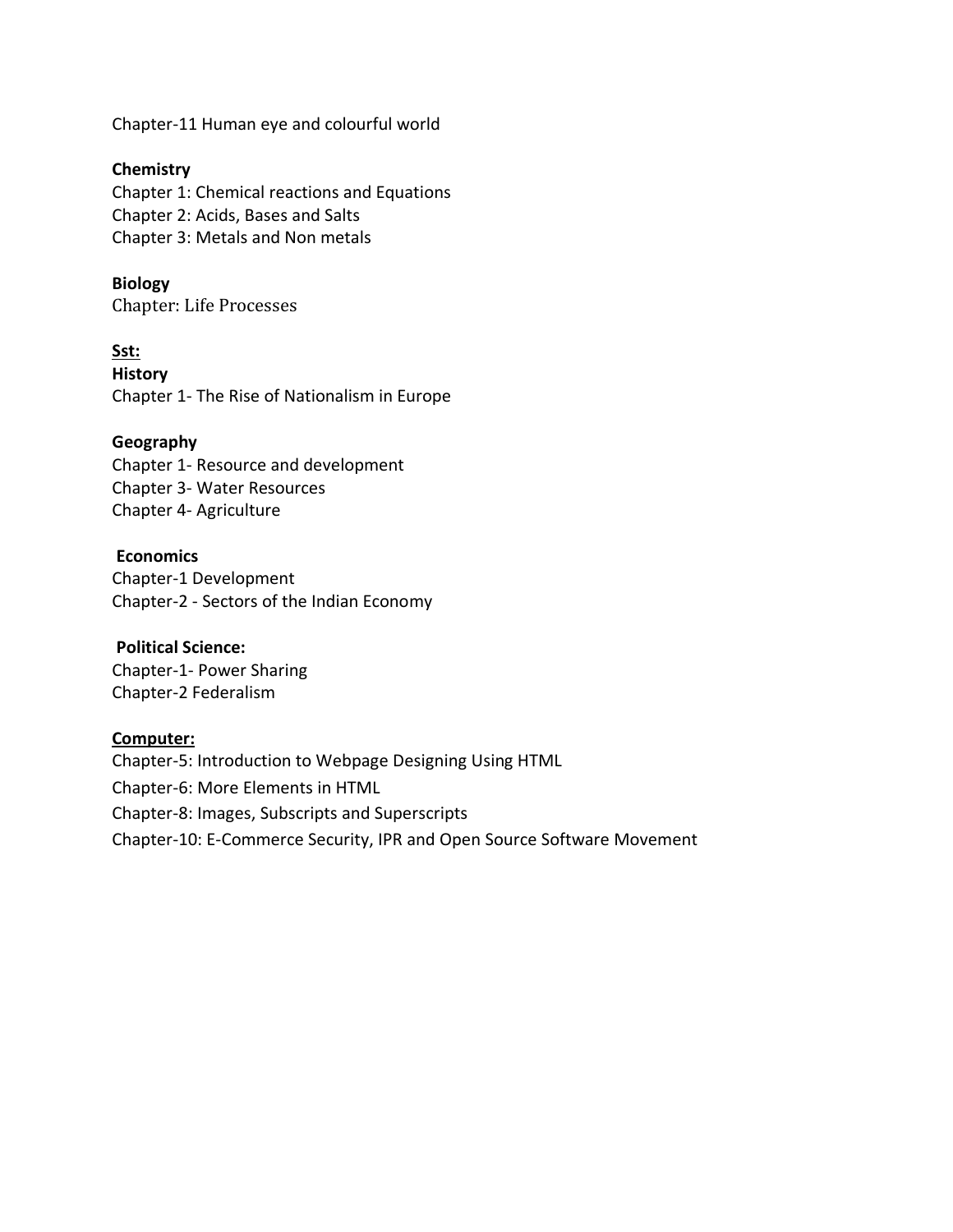# **DELHI PUBLIC SCHOOLREVISION PLAN (Month: September 2021) CLASS: 10**

| <b>English</b>       |                                                        |                          |
|----------------------|--------------------------------------------------------|--------------------------|
| <b>Date</b>          | <b>Chapter Name</b>                                    | <b>Revision and Test</b> |
| $10th$ Sep           | English Grammar: Formal Letter, Tenses, Modals         | <b>Revision Session</b>  |
| 11 <sup>th</sup> Sep | English Grammar: Formal Letter, Tenses, Modals         | Quiz/Test                |
| $13th$ Sep           | English Grammar: Subject verb Concord, Determiner,     | <b>Revision Session</b>  |
|                      | Reported Speech, Commands, Request, Statement,         |                          |
|                      | Questions                                              |                          |
| $14th$ Sep           | English Grammar: Subject verb Concord, Determiner,     | Quiz/Test                |
|                      | Reported Speech, Commands, Request, Statement,         |                          |
|                      | Questions                                              |                          |
| $15th$ Sep           | English Literature: A letter to God, Nelson Mandela,   | <b>Revision Session</b>  |
|                      | Two Stories about Flying                               |                          |
| $16th$ Sep           | English Literature: A letter to God, Nelson Mandela,   | Quiz/Test                |
|                      | Two Stories about Flying                               |                          |
| $17th$ Sep           | English Literature: From the diary of Anne Frank, The  | <b>Revision Session</b>  |
|                      | Hundred Dresses 1 & 2                                  |                          |
| 18th Sep             | English Literature: From the diary of Anne Frank, The  | Quiz/Test                |
|                      | Hundred Dresses 1 & 2                                  |                          |
| $20th$ Sep           | English Literature(Poems) Dust of Snow, Fire And Ice,  | <b>Revision Session</b>  |
|                      | A tiger in the zoo                                     |                          |
| $21st$ Sep           | English Literature (Poems) Dust of Snow, Fire And Ice, | Quiz/Test                |
|                      | A tiger in the zoo                                     |                          |

| Hindi                |                                   |                                           |
|----------------------|-----------------------------------|-------------------------------------------|
| <b>Date</b>          | <b>Chapter Name</b>               | <b>Revision and worksheet / Test</b>      |
| 13 <sup>th</sup> Sep | पाठ-1 सूर के पद                   | पुनरावृति ,वर्कशीट /कक्षा परीक्षा         |
| 14th Sep             | पाठ- 2- राम लक्ष्मण परशुराम संवाद | पुनरावृति ,वर्कशीट /कक्षा परीक्षा         |
| 15th Sep             | पाठ -10 नेता जी का चश्मा          | पुनरावृति ,वर्कशीट /कक्षा परीक्षा         |
|                      | पाठ -11 बाल गोबिन भगत             |                                           |
| 18th Sep             | वाक्य भेद                         | प् <b>नरावृति</b> ,वर्कशीट /कक्षा परीक्षा |
|                      | वाच्य                             |                                           |
| 20th Sep             | पद परिचय                          | पुनरावृति ,वर्कशीट /कक्षा परीक्षा         |
|                      | रस                                |                                           |
| $21st$ Sep           | अपठित गद्यांश ,अपठित काव्यांश     | पुनरावृति ,वर्कशीट /कक्षा परीक्षा         |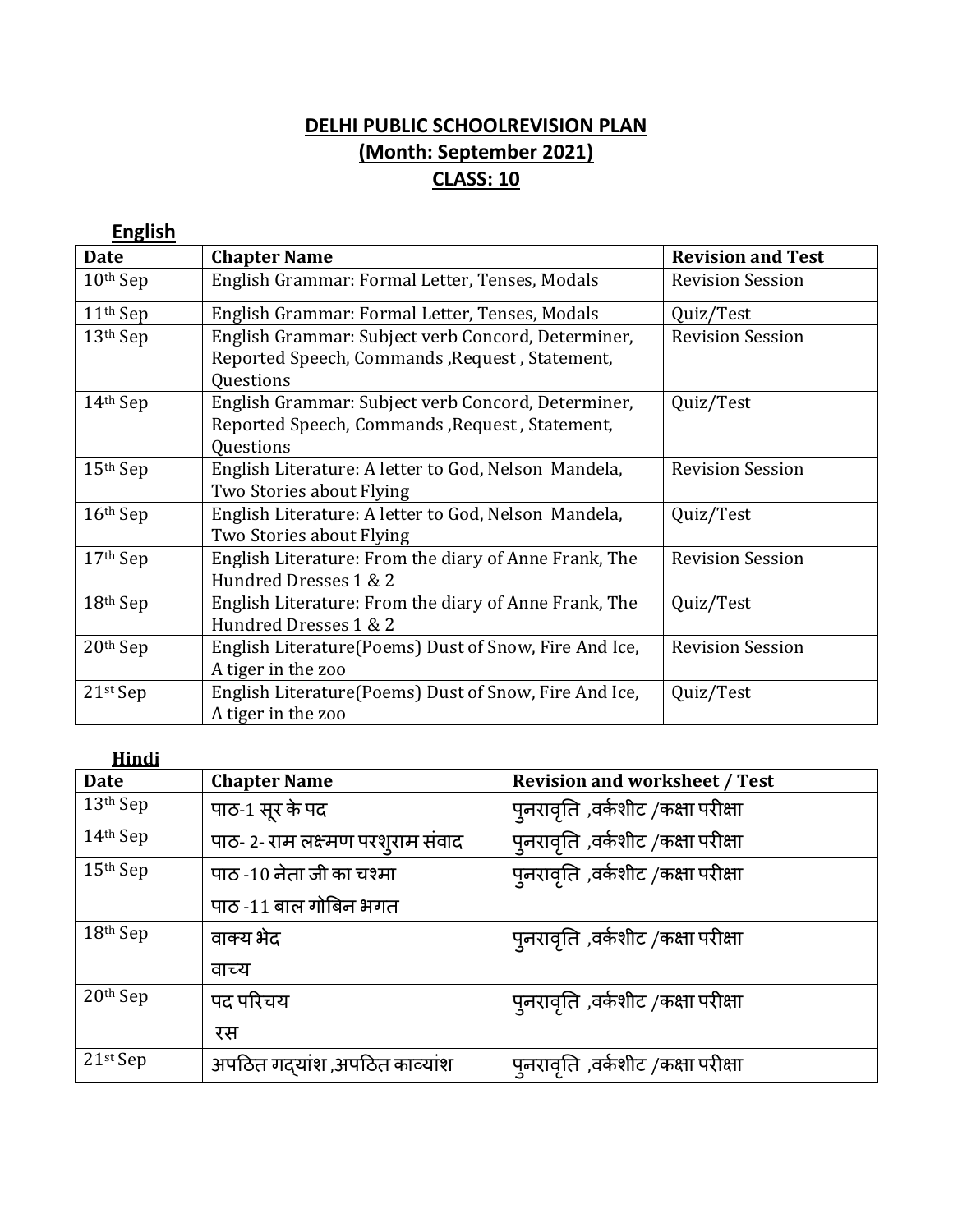# **Subject: Maths**

| Date     | <b>Chapter Name</b>                                   | <b>Revision and Quiz</b> |
|----------|-------------------------------------------------------|--------------------------|
| 13-09-21 | <b>Chapter 1: Real Numbers</b>                        | Quiz                     |
| 14-09-21 | Chapter 2 : Polynomials                               | Quiz                     |
| 15-09-21 | Chapter 3 : Pair of Linear Equations in Two Variables | Quiz                     |
| 16-09-21 | Chapter 3 : Pair of Linear Equations in Two Variables | Quiz                     |
| 17-09-21 | Chapter 7 : Triangles                                 | Quiz                     |
| 18-09-21 | Chapter 7 : Triangles                                 | Quiz                     |
| 20-09-21 | Chapter 12 : Heron's Formula                          | Quiz                     |
| 21-09-21 | Chapter 8 : Introduction to Trigonometry              | Quiz                     |
| 22-09-21 | Chapter 15 : Probability                              | Quiz                     |

|             | <b>Physics</b>                |                                                      |  |  |  |
|-------------|-------------------------------|------------------------------------------------------|--|--|--|
| <b>Date</b> | <b>Chapter Name</b>           | <b>Revision and worksheet / Test</b>                 |  |  |  |
| $13th$ Sep  | Chapter 10: Light: Reflection | Image formation due to reflection in Plane and       |  |  |  |
|             | and Refraction                | Spherical Mirrors, Sign Conventions, Mirror          |  |  |  |
|             |                               | Formula, Magnification in Plane Mirror + QUIZ        |  |  |  |
|             |                               | (20 Questions)                                       |  |  |  |
| $15th$ Sep  | Chapter 10: Light: Reflection | Refraction, Laws of Refraction, Refraction in Glass- |  |  |  |
|             | and Refraction                | slab and in Prism. QUIZ (20 Questions)               |  |  |  |
| $16th$ Sep  | Chapter 10: Light: Reflection | Image Formation in Spherical Lenses, Sign            |  |  |  |
|             | and Refraction                | Conventions, Lens Formula, Magnification in Lenses   |  |  |  |
|             |                               | + Power of Lens QUIZ (20 Questions)                  |  |  |  |
| $18th$ Sep  | Chapter 11: Human Eye and the | Atmospheric Refraction and its Applications:         |  |  |  |
|             | colourful world.              | Twinkling of stars; Why Planets do not twinkle;      |  |  |  |
|             |                               | Advanced sunrise and delayed sunset. QUIZ (20        |  |  |  |
|             |                               | Questions)                                           |  |  |  |
| $20th$ Sep  | Chapter 11: Human Eye and the | Scattering of Light and its Applications: Tyndal     |  |  |  |
|             | colourful world.              | Effect, Why sky looks blue; Why Sunlight looks red   |  |  |  |
|             |                               | in the morning and evening                           |  |  |  |
| $21st$ Sep  | Chapter 10 and Chapter 11     | Cumulative Revision: QA from Chapter 10 and          |  |  |  |
|             |                               | Chapter 11.                                          |  |  |  |

### **Chemistry**

| <b>Date</b>         | <b>Chapter Name</b>                     | <b>Revision and Test</b> |
|---------------------|-----------------------------------------|--------------------------|
| 7 <sup>th</sup> Sep | <b>Chemical reactions and Equations</b> | <b>Revision and Test</b> |
| $10th$ Sep          | Acids, Bases and Salts                  | <b>Revision and Test</b> |
| $11th$ Sep          | Metals and Non metals                   | <b>Revision and Test</b> |

# **Biology**

| <b>Date</b> | <b>Chapter Name</b> | <b>Revision and Test</b> |
|-------------|---------------------|--------------------------|
| $13th$ Sep  | Life Processes      | Revision and Test        |
| $14th$ Sep  | Life Processes      | <b>Revision and Test</b> |